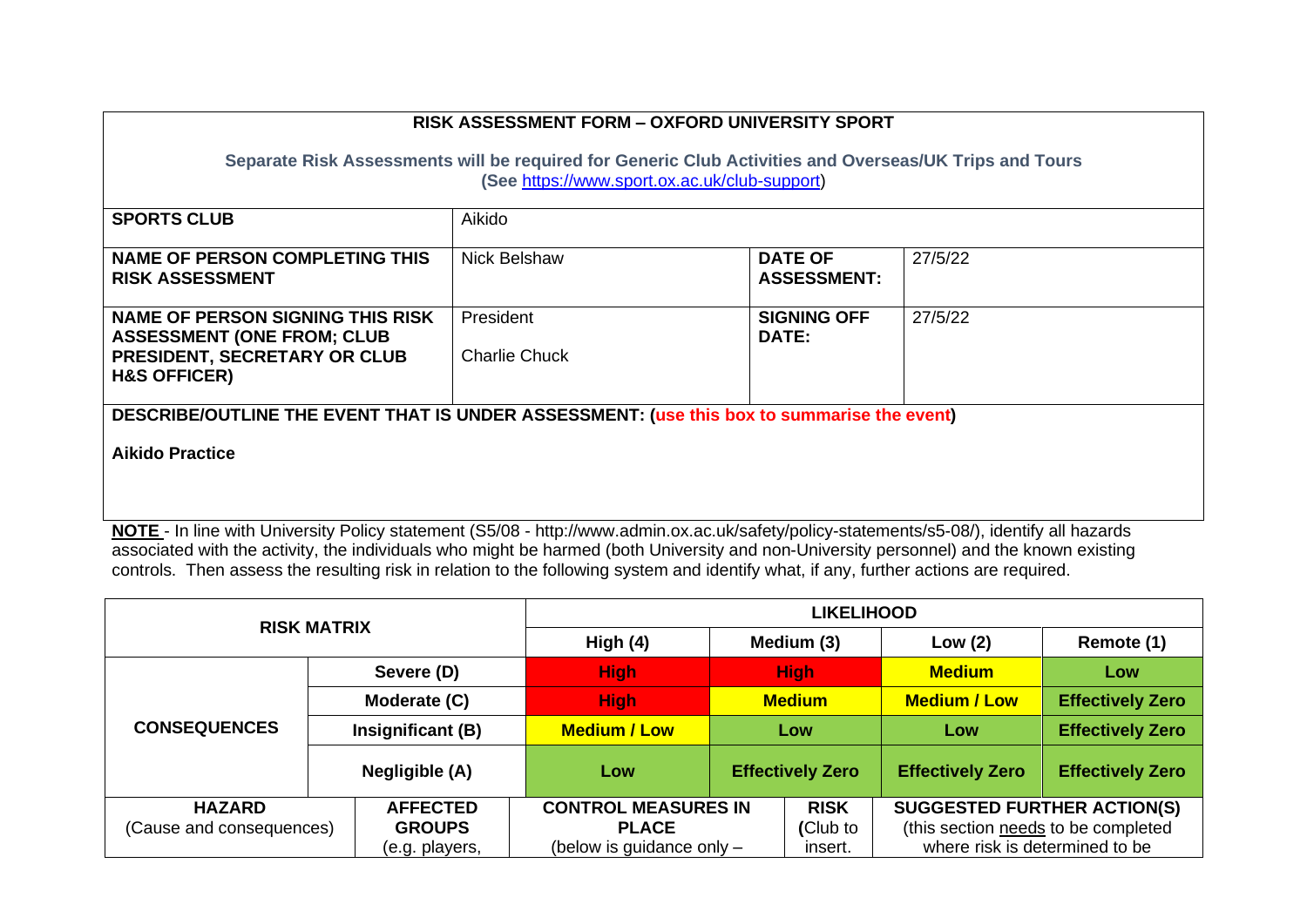|                                                                                                                                                                                                                                | coaches,<br>spectators,<br>officials)                          | change/adapt as appropriate)                                                                                                                                                                                        | See risk<br>matrix<br>above) | medium/low, medium or high. Where<br>risk is determined to be low, effectively<br>zero, this is optional)                                                                                    |
|--------------------------------------------------------------------------------------------------------------------------------------------------------------------------------------------------------------------------------|----------------------------------------------------------------|---------------------------------------------------------------------------------------------------------------------------------------------------------------------------------------------------------------------|------------------------------|----------------------------------------------------------------------------------------------------------------------------------------------------------------------------------------------|
| Location<br>Dojo, Iffley Rd Sports<br>Center                                                                                                                                                                                   |                                                                |                                                                                                                                                                                                                     |                              |                                                                                                                                                                                              |
| Indoor hazards - general<br>minor / major injury caused by:<br>• Lack of lighting<br>• Temperature or<br>ventilation<br>• Inappropriate space<br>• Slip, trips falls<br>$\bullet$ Fire – access to exits<br>• Damaged surfaces | Participants,<br>spectators,<br>instructors                    | Lighting, Heating all appropriate<br>Practice area matted to avoid fall<br>injury. Normal practice for Aikido.<br>Door does not open onto matted<br>area.<br>Mats checked for damage and<br>cleanliness before use. | C <sub>1</sub>               | In event of any serious injury/incident:<br>Iffley Road, inform duty staff (via<br>reception)<br>Accidents to be reported to<br>https://oxforduni-remoteforms.info-<br>exchange.com/Incident |
|                                                                                                                                                                                                                                |                                                                |                                                                                                                                                                                                                     |                              |                                                                                                                                                                                              |
| <b>Slips, Trips and Falls</b><br>Potential of minor to major<br>injury.                                                                                                                                                        | Participants,<br>spectators,<br>coach/instructor,<br>officials | Report any problems to facility<br>staff and warn activity<br>participants<br>Drinks to be consumed and<br>stored away from activity area.                                                                          | D <sub>2</sub>               | As above                                                                                                                                                                                     |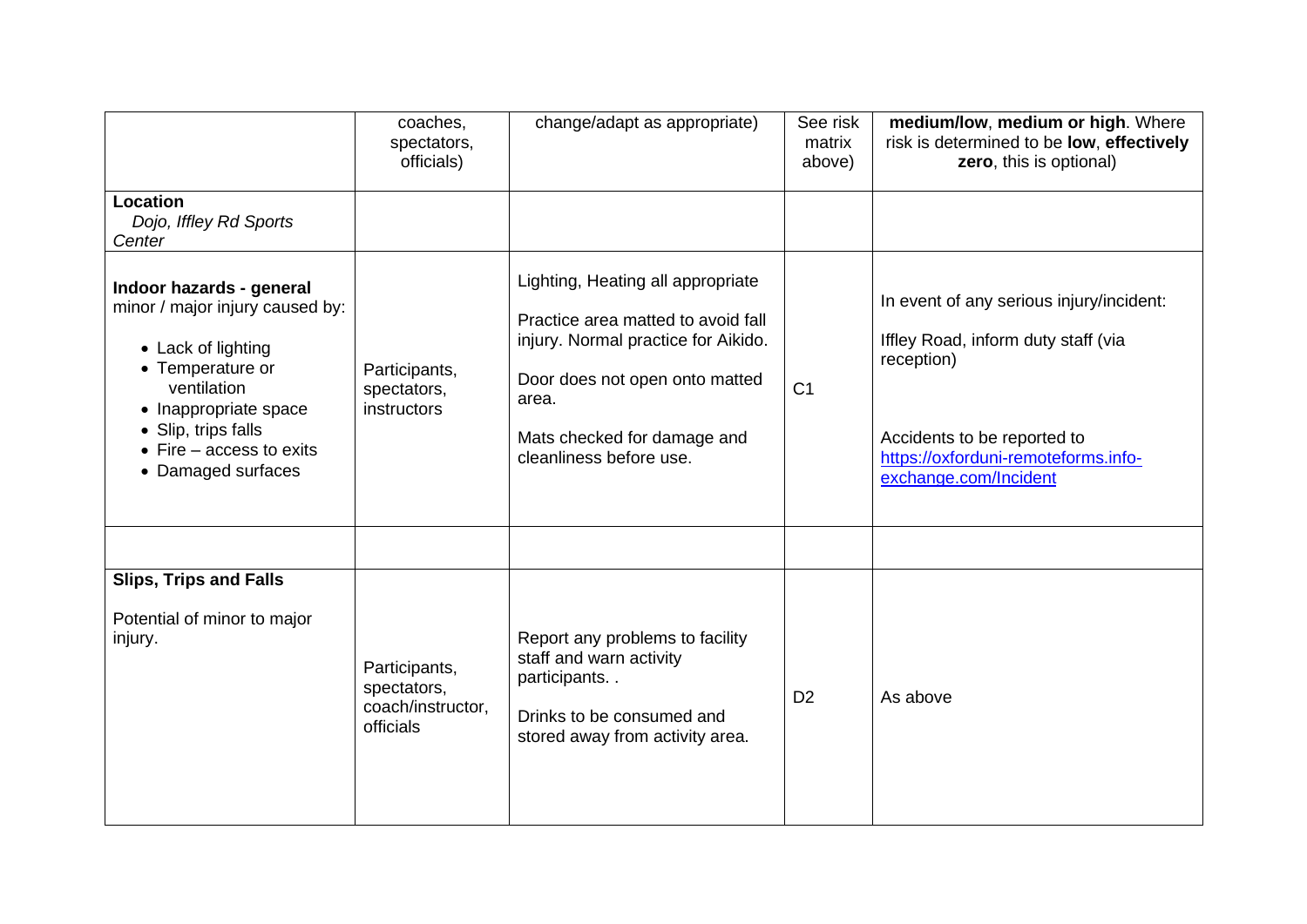| <b>Fire/Smoke Inhalation</b><br>May lead to minor/major injury<br>or fatality          | Participants,<br>spectators,<br>instructors | All should acquaint themselves to<br>nearest fire exits and assembly<br>point.<br>Follow instructions from<br>facility/accommodation and/or<br>EMS personnel particularly if<br>evacuating. | D <sub>1</sub> | As above                                                  |
|----------------------------------------------------------------------------------------|---------------------------------------------|---------------------------------------------------------------------------------------------------------------------------------------------------------------------------------------------|----------------|-----------------------------------------------------------|
| <b>Equipment</b>                                                                       | <b>Instructors</b><br>Participants          | All weapons should be visually<br>checked before use.                                                                                                                                       |                |                                                           |
| Aikido weapons                                                                         |                                             | Any equipment found to be in an<br>unsafe condition to be removed                                                                                                                           |                | As above                                                  |
| Poorly maintained equipment<br>may lead to injury whether<br>club or personally owned. |                                             | Owners of personal equipment<br>should be reminded they are<br>responsible for the maintenance,<br>safety and security of their own<br>equipment.                                           | C <sub>2</sub> |                                                           |
| Welfare<br>(also see<br>Exhaustion/Dehydration and<br>Safeguarding)                    | Participants                                | Overtraining /Dehydration<br><b>Stress</b><br><b>Bullying</b><br>Follow NGB Welfare guidance                                                                                                | C <sub>2</sub> | National Governing Body Designated<br><b>Welfare Lead</b> |
| instructors<br><b>Mental Health Wellbeing</b><br><b>Training level</b>                 |                                             | Club/coach should not put<br>pressure on any individual(s) to<br>put themselves at risk                                                                                                     |                |                                                           |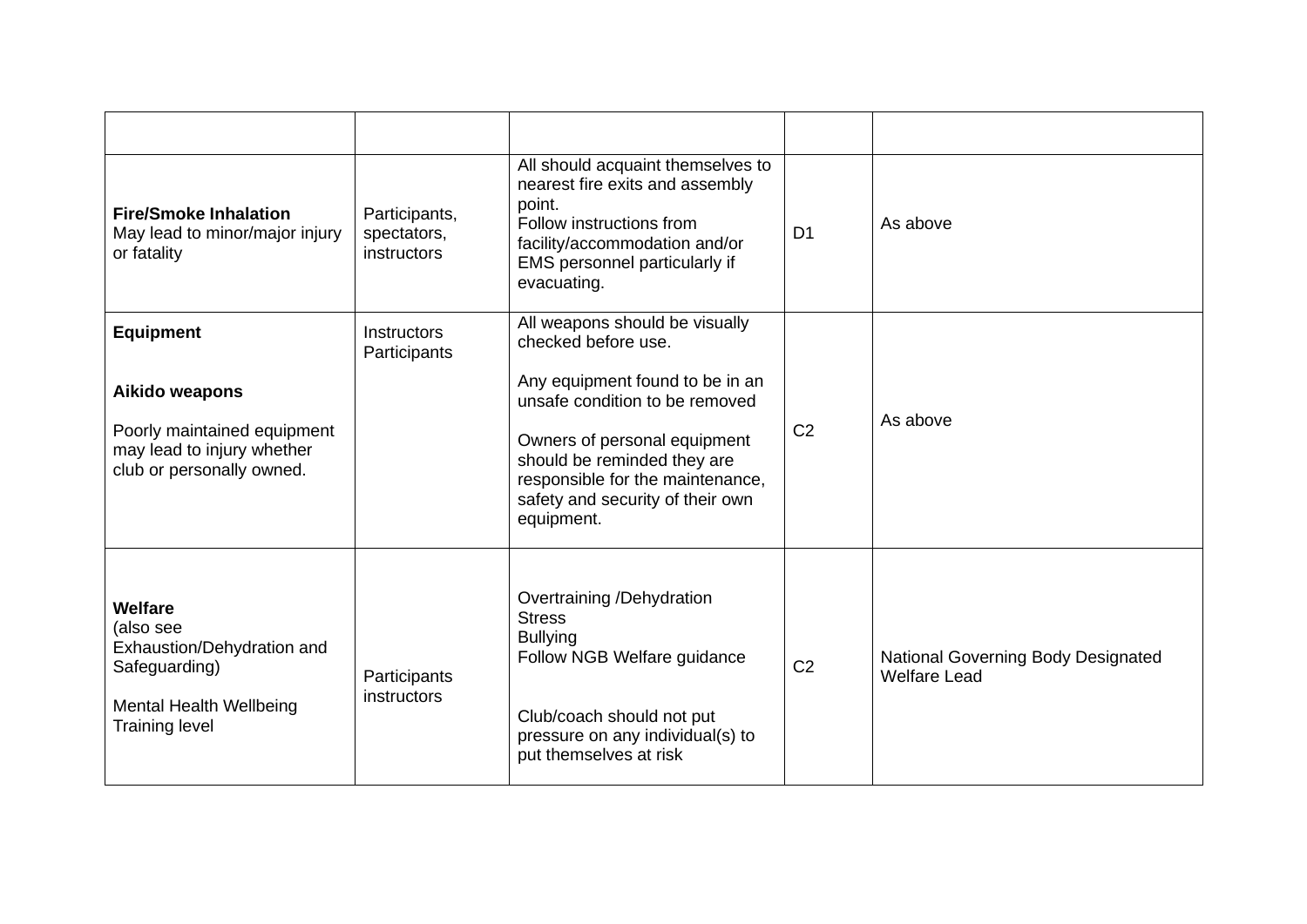| <b>Exhaustion /Dehydration</b><br>(also link to Welfare)<br>Possible causes:<br>Dehydration<br>Overtraining<br>Lack of sleep                                           | Participants                       | Players to have access to<br>water/appropriate fluids if needed.<br>Water fountains are available at<br>Iffley Road.<br>Breaks given for rehydration in<br>strenuous training<br>Have medical support in place.<br>Refer to Welfare where<br>appropriate. | C <sub>1</sub> | Ref Iffley Rd facilities + staff |
|------------------------------------------------------------------------------------------------------------------------------------------------------------------------|------------------------------------|-----------------------------------------------------------------------------------------------------------------------------------------------------------------------------------------------------------------------------------------------------------|----------------|----------------------------------|
| <b>Safeguarding (relates to any</b><br>activity involving under 18s<br>and/or vulnerable adults)<br>No under-18s<br>Adults only. May have<br>vulnerable adults present | Instructors<br>Participants        | Club representative to ensure age<br>limitation compliance<br>Coach etc and club are aware of<br>and follow NGB and University<br>safeguarding policies including an<br>appropriate DSL person and<br>procedures in place for<br>concerns/reporting.      | <b>B2</b>      | As above                         |
| <b>Management of Injuries</b><br>/Illness (incl first aid)<br>Blood spills - mat cleaning<br>Reporting of incidents                                                    | <b>Instructors</b><br>Participants | Inform duty facility staff in event of<br>participant(s) suffering injury or<br>illness during activity. First aider<br>will assess and respond<br>accordingly.                                                                                           | D <sub>2</sub> | As above                         |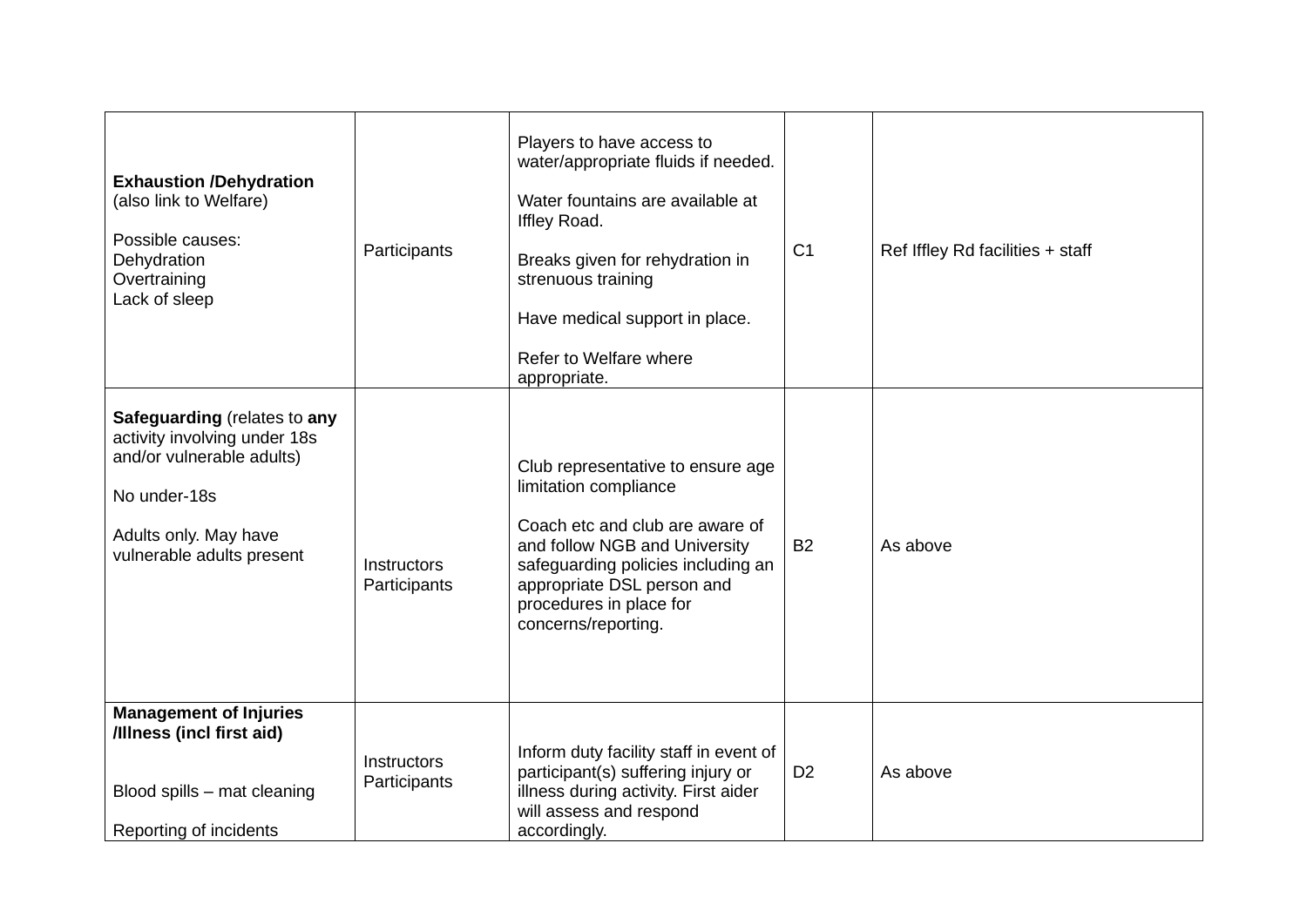| /accidents / near miss to<br>University                                                         |              | Remind all participants to make<br>instructors aware of any medical<br>conditions                         |                |                                           |
|-------------------------------------------------------------------------------------------------|--------------|-----------------------------------------------------------------------------------------------------------|----------------|-------------------------------------------|
|                                                                                                 |              | Appropriate materials available<br>for cleaning blood spills. Gloves,<br>tissues, antiseptic spray.       |                |                                           |
|                                                                                                 |              | Instructor sets class teaching at<br>appropriate level for participants.                                  |                |                                           |
| Training specific injury risks<br>breaks, sprains, concussion                                   |              | Mat area area sufficient for<br>number of participants.<br>Overcrowding to be avoided.                    |                |                                           |
| Bad falls, inappropriate<br>practice, collision between<br>participants                         |              | Seek immediate first aid in event<br>of concussion or even suspected<br>concussion or if in doubt!        |                |                                           |
| Failure to recognise, treat and<br>manage concussion may<br>result in severe injury / fatality. | Participants | Liaise with first aider and have<br>someone stay with injured party<br>(incl if transferred to hospital). | D <sub>2</sub> | Training in Iffley Rd Sports Centre, seek |
| Note - Some symptoms of<br>concussion;<br>Headache                                              |              | Signpost to relevant parties ASAP<br>such as SSO, College.                                                |                | assistance from qualified medical staff   |
| <b>Dizziness</b><br>Feeling sick or vomiting<br><b>Memory Loss</b><br><b>Unusual Behaviour</b>  |              | Monitor condition before allowing<br>return to activity (in line with NGB<br>guidelines).                 |                |                                           |
| <b>Vision Issues</b><br>Broken bones and sprains                                                |              | Participant to stop immediately if<br>he/she feels unwell on return to<br>activity.                       |                |                                           |
|                                                                                                 |              | Any training injuries - practice to<br>be stopped and immediate                                           |                |                                           |